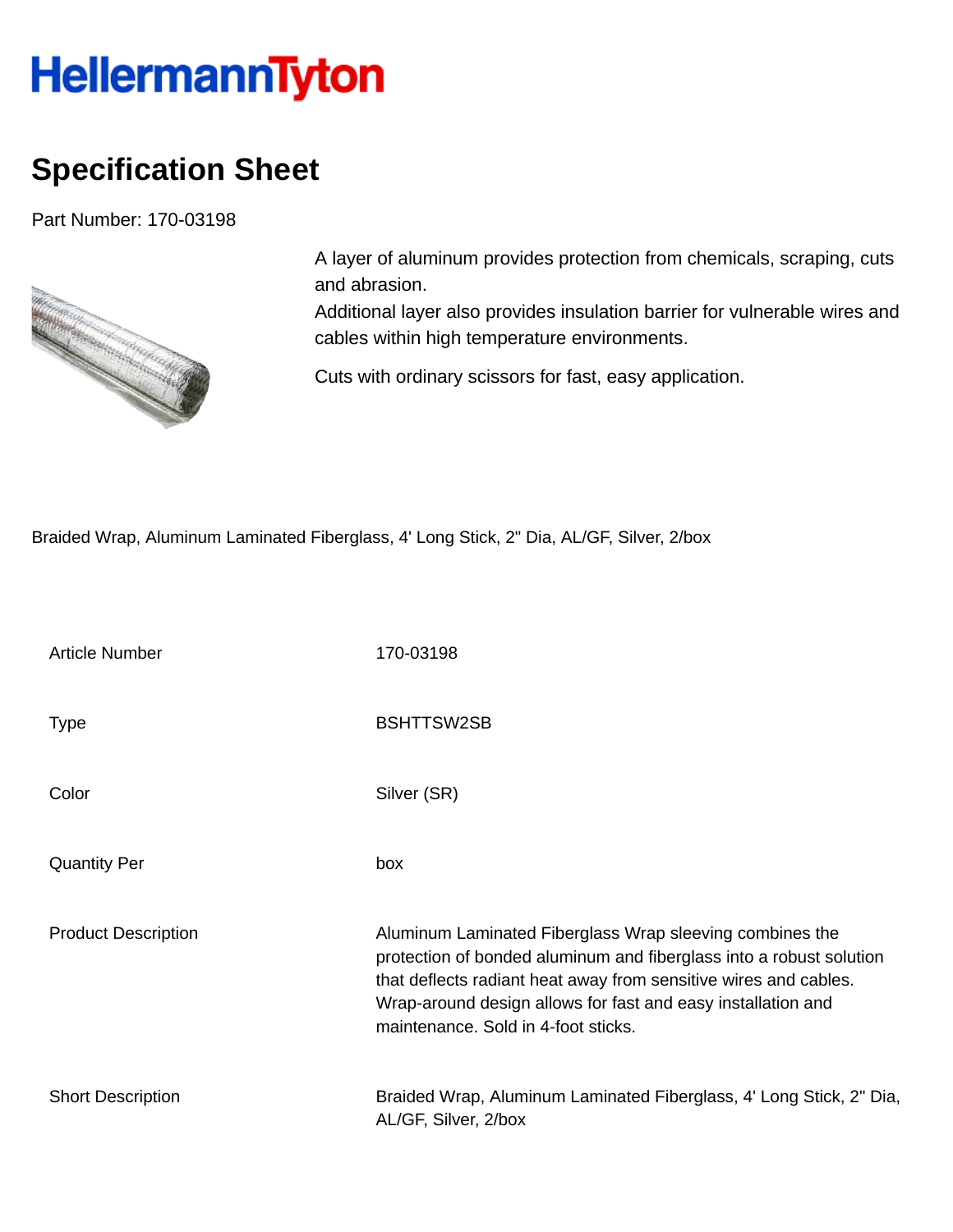| Length L (Imperial)                   | 4.0   |
|---------------------------------------|-------|
| Length L (Metric)                     | 1.22  |
| <b>Bundle Diameter Min (Imperial)</b> | 0.1   |
| <b>Bundle Diameter Min (Metric)</b>   | 2.54  |
| <b>Bundle Diameter Max (Imperial)</b> | 1.95  |
| <b>Bundle Diameter Max (Metric)</b>   | 49.5  |
| Diameter D (Imperial)                 | 2.0   |
| Diameter D (Metric)                   | 50.80 |
|                                       |       |
| Nominal Diameter (Imperial)           | 2     |
| Nominal Diameter (Metric)             | 50.8  |
| Wall Thickness WT (Imperial)          | 0.042 |